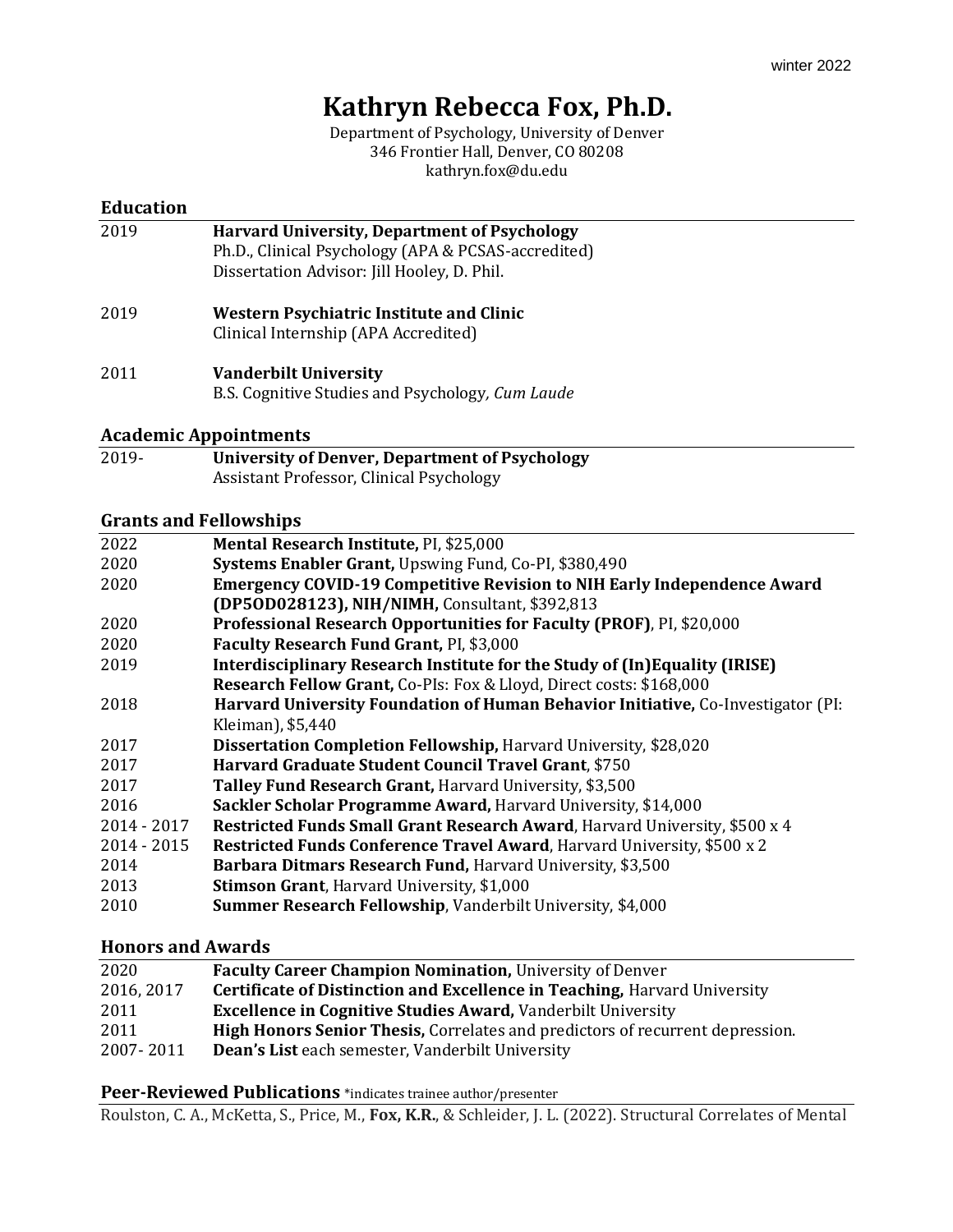Health Support Access Among Sexual Minority Youth of Color During COVID-19. *Journal of Clinical Child & Adolescent Psychopathology.*

- Shroff, A., Fassler, J., **Fox, K. R.,** & Schleider, J. L. (2022). The impact of COVID-19 on US adolescents: loss of basic needs and engagement in health risk behaviors. *Current Psychology*, 1-11.
- Schleider, J. L., Mullarkey, M. C**., Fox, K. R.,** Dobias, M. L., Shroff, A., Hart, E. A\*., & Roulston, C. (2021). A randomized trial of online single-session interventions for adolescent depression during COVID-19. *Nature Human Behaviour*, 1-11.
- **Fox, K. R.,** Bettis, A. H., Burke, T. A., Hart, E. A.\*, & Wang, S. B. (2021). Exploring adolescent experiences with disclosing self-injurious thoughts and behaviors across settings. *Research on child and adolescent psychopathology*, 1-13.
- Hart, E. A\*., Rubin, A\*., Kline, K. M\*., & **Fox, K. R**. (2021). Disordered eating across COVID-19 in LGBTQ+ young adults. *Eating Behaviors*, 101581.
- McDanal, R., Schleider, J. L., Fox, K. R., & Eaton, N. R. (2021). Loneliness in Gender-Diverse and Sexual Orientation–Diverse Adolescents: Measurement Invariance Analyses and Between-Group Comparisons. *Assessment*, 10731911211065167.
- Doom, J. R., Rozenman, M., **Fox, K. R**., Phu, T., Subar, A. R., Seok, D., & Rivera, K. M. (2021). The transdiagnostic origins of anxiety and depression during the pediatric period: Linking NIMH research domain criteria (RDoC) constructs to ecological systems. *Development and Psychopathology*, *33*(5), 1599-1619.
- Burke, T. A., Bettis, A. H., Barnicle, S. C\*., Wang, S. B., & **Fox, K. R.** (2021). Disclosure of self-injurious thoughts and behaviors across sexual and gender identities. *Pediatrics*, *148*(4).
- McDanal, R., Rubin, A., Fox, K., & Schleider, J. L. (2021). Associations of LGBTQ+ identities with acceptability and efficacy of online single-session youth mental health interventions. *Behavior Therapy*.
- Wang, S. B**., Fox, K. R.,** Boccagno, C., Hooley, J. M., Mair, P., Nock, M. K., & Haynos, A. F. (2021). Functional assessment of restrictive eating: A three-study clinically heterogeneous and agnostic investigation. *Journal of abnormal psychology*, *130*(7), 761.
- Dobias, M. L., Schleider, J. L., Jans, L., & **Fox, K.R.** (2021). An online, single-session intervention for adolescent self-injurious thoughts and behaviors: Results from a randomized trial.
- Burke, T. A., **Fox, K.R.**, Kautz, M. M., Rodriguez-Seijas, C., Bettis, A. H., & Alloy, L. B. (2021). Self-critical and self-punishment cognitions differentiate those with and without a history of nonsuicidal self-Injury: An ecological momentary assessment study. *Behavior therapy*, *52*(3), 686-697.
- \*Smith, D. M., Lipson, S. M., Wang, S. B., & **Fox, K. R**. (2021). Online methods in adolescent self-injury research: challenges and recommendations. *Journal of Clinical Child & Adolescent Psychology*, 1- 12.

Gratch, I., Fernandes, S. N., Bell, K. A., Pollak, O. H., **Fox, K. R**., Tezanos, K., ... & Cha, C. B. (2021). Self-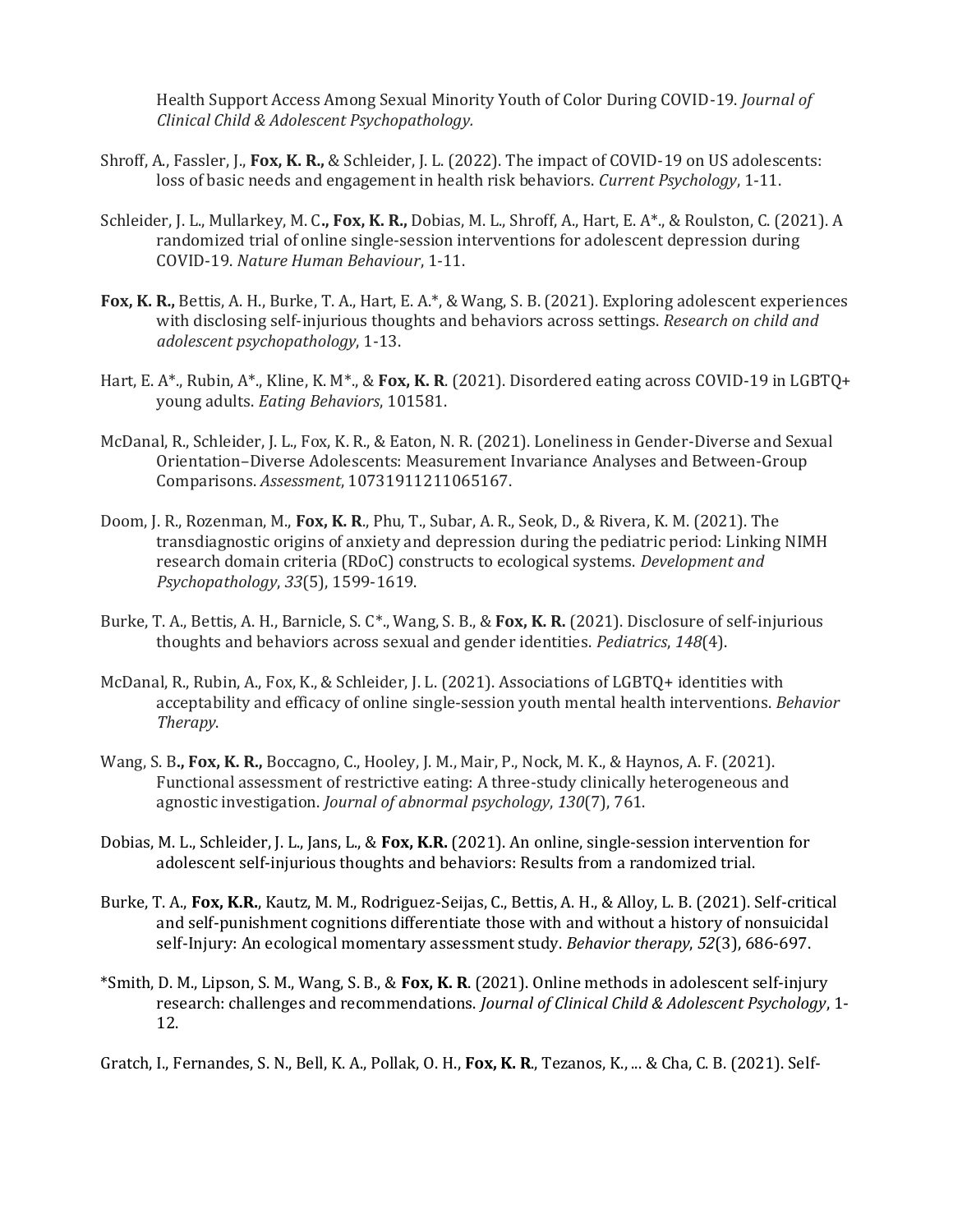Injurious Thoughts and Behaviors Interview–Revised (SITBI-R): Reliability, Validity, and Inter-Informant Agreement in an Adolescent Sample. *Journal of Clinical Child & Adolescent Psychology*, 1-11.

- Doom, J. R., Seok, D., Narayan, A. J., & **Fox, K. R**. (2021). Adverse and benevolent childhood experiences predict mental health during the COVID-19 pandemic. *Adversity and Resilience Science*, 1-12.
- North, S. J\*., **Fox, K. R**., & Doom, J. R. (2021). Timing of childhood adversities and self-injurious thoughts and behaviors in adolescence. *Development and Psychopathology*, 1-11.
- Blashill, A. J., **Fox, K.R.**, Feinstein, B. A., Albright, C. A., & Calzo, J. (2021). Non-suicidal self-injury, suicide ideation, and suicide attempts among sexual minority children. *Journal of Consulting & Clinical Psychology, 89*(2), 73*.*
- Burke, T. A., **Fox, K.R.,** Kautz, M., Siegel, D. M., Kleiman, E., & Alloy, L. B. (2021). Real-time monitoring of the associations between self-critical and self-punishment cognitions and nonsuicidal selfinjury. *Behaviour research and therapy*, *137*, 103775-103775.
- Burke, T. A., **Fox, K.R.,** Kautz, M. M., Rodriguez-Seijas, C., Bettis, A. H., & Alloy, L. B. (2021). Self-critical and self-punishment cognitions differentiate those with and without a history of nonsuicidal self-injury: An ecological momentary assessment study. *Behavior Therapy*, *52*(3), 686-697.
- **Fox, K. R.**, Huang, X., Guzman-Daireaux, E., Funsch, K., Cha, C., Ribeiro, J., Franklin, J. (2020). Interventions for Suicide and Self-Injury: A Meta-Analysis of Randomized Controlled Trials across Nearly 50 Years of Research. *Psychological Bulletin.*
- Smith, D. M.\*, **Fox, K. R.,** Carter, M. L.\*, Thoma, B. C., & Hooley, J. M (2020). Emotional changes following discrimination induction in gender-and sexuality-diverse adolescents. *Emotion.*
- **Fox, K. R.,** Harris, J. A., Wang, S. B., Millner, A. J., Deming, C. A., & Nock, M. K. (2020). Self-Injurious Thoughts and Behaviors Interview—Revised: Development, reliability, and validity. *Psychological assessment*, *32*(7), 677.
- **Fox, K. R.,** Choukas-Bradley, S., Salk, R. H., Marshal, M. P., & Thoma, B. C. (2020). Mental health among sexual and gender minority adolescents: Examining interactions with race and ethnicity. *Journal of Consulting and Clinical Psychology, 88(*5), 402-415*.*
- Allen, K. J., Sammon, M. M., **Fox, K. R.**, & Stewart, J. G. (2020). Emotional response inhibition: A shared neurocognitive deficit in eating disorder symptoms and nonsuicidal self-injury. *Brain sciences*, *10*(2), 104.
- Hooley, J. M., **Fox, K. R.,** & Boccagno, C. (2020). Nonsuicidal self-injury: Diagnostic challenges And current perspectives. *Neuropsychiatric disease and treatment*, *16*, 101.
- Smith, D. M. Y\*., **Fox, K. R**., Wang, S. B., Hooley, J. M. (2019). Longitudinal predictors of self-injury in sexual and gender minority adolescents. *Journal of Abnormal Psychology, 129*(1), 114-121.\*
- Ribeiro, J. D., Huang, X. I., **Fox, K. R.,** Walsh, C. G., Linthicum, K. (2019). Predicting imminent suicidal thoughts and nonfatal attempts: The role of complexity. *Clinical Psychological Science, 7*(5), 941-957.\*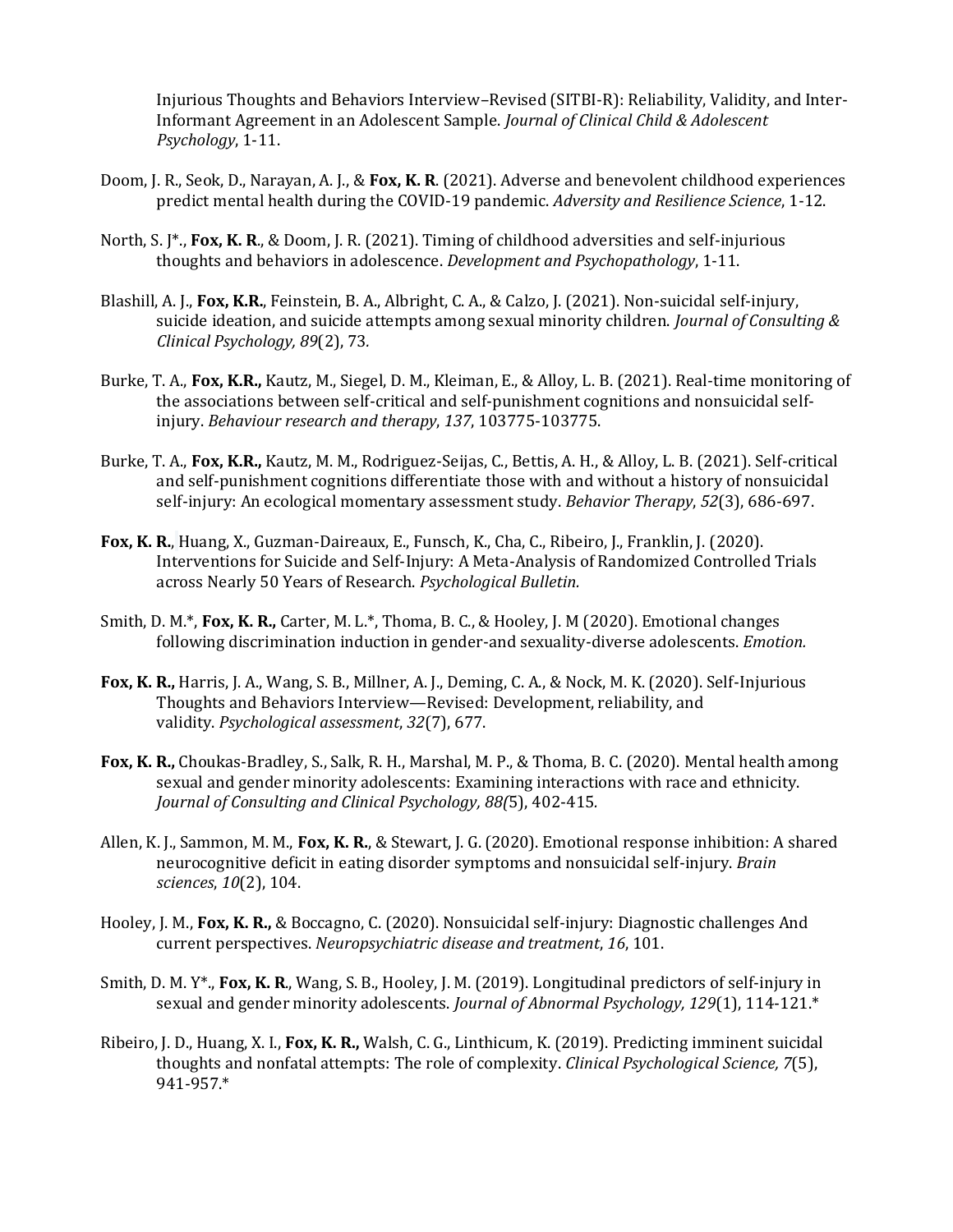- **Fox, K. R.,** Huang, X., Linthicum, K. P., Wang, S. B., Franklin, J. C., & Ribeiro, J. D. (2019). Model complexity improves the prediction of nonsuicidal self-injury. *Journal of consulting and clinical psychology*, *87*(8), 684.\*
- **Fox, K. R.,** Wang, S. B., Boccagno, C., Haynos, A. F., Kleiman, E., & Hooley, J. M. (2019). Comparing self‐ harming intentions underlying eating disordered behaviors and NSSI: Evidence that distinctions are less clear than assumed. *International journal of eating disorders*, *52*(5), 564- 575.
- Burke, T. A., **Fox, K. R.,** Zelkowitz, R. L., Smith, D. M. Y\*., Alloy, L. B., Hooley, J. M., Cole, D. A. (2019). Does nonsuicidal self-injury prospectively predict change in depression and self-criticism? *Cognitive Therapy and Research, 43(*2), 345-353.
- Allen, K. J., **Fox, K. R.,** Schatten, H. T., & Hooley, J. M. (2019). Frequency of nonsuicidal self-injury is associated with impulsive decision-making during criticism. *Psychiatry Research*, *271,* 68-75.
- **Fox, K. R.,** O'Sullivan, I. M.\*, Wang, S. B., Hooley, J. M. (2019). Self-criticism impacts emotional responses to pain. *Behavior Therapy, 50(*2), 410-420.
- Hooley, J. M., **Fox, K. R.,** Wang, S. B., & Kwashie, A. N.\* (2018). Novel online daily diary interventions for nonsuicidal self-injury: a randomized controlled trial. *BMC psychiatry*, *18*(1), 1-11.
- Franklin, J. C., Huang, X., **Fox, K. R.,** & Ribeiro, J. D. (2018). What suicide interventions should target. *Current Opinion in Psychology, 22,* 50-53*.*
- Ribeiro, J., Huang, X., **Fox, K.,** Franklin, J. (in press). Depression and hopelessness as risk factors for suicide ideation, attempts, and death: A meta-analysis of longitudinal studies. *British Journal of Psychiatry, 212*(5), 279-286*.*
- Kleiman, E.M., Coppersmith, D.D.L., Millner, A.J., Franz, P.J., **Fox, K.R.,** & Nock, M.K., (2018). Are suicidal thoughts reinforcing? A preliminary real-time monitoring study on the affect regulation function of suicidal thinking. *Journal of Affective Disorders, 232*, 122-126*.*
- Huang, X., **Fox, K. R.,** Ribeiro, J. D., & Franklin, J. C. (2018). Psychosis as a risk factor for suicidal thoughts and behaviors: A meta-analysis of longitudinal studies. *Psychological Medicine, 48*(5), 765-776*.*
- **Fox, K. R.,** Ribeiro, J. D., Kleiman, E. M., Hooley, J. M., Nock, M. K., Franklin, J. C. (2018). Affect toward the self and self-injury stimuli as potential risk factors for nonsuicidal self-injury. *Psychiatry Research, 260,* 279-285.
- **Fox, K. R.,** Hooley, J. M., Smith, D. Y\*., Nock, M. K., Ribeiro, J. D., Huang, X., Franklin, J. C. (2018). Selfinjurious thoughts and behaviors are more common and severe among people identifying as sexual minorities. *Behavior Therapy, 49*(5), 768-780*.*
- **Fox, K. R.,** Millner, A. J., Mukerji, C. E., Nock, M. K. (2017). Examining the role of sex in self-injurious thoughts and behaviors*. Clinical Psychology Review, 66,* 3-11.
- **Fox, K. R.,** Toole, K. E\*., Franklin, J. C., & Hooley, J. M. (2017). Why does nonsuicidal self-injury improve mood? A preliminary test of three hypotheses. *Clinical Psychological Science 5*(1), 111-121*.*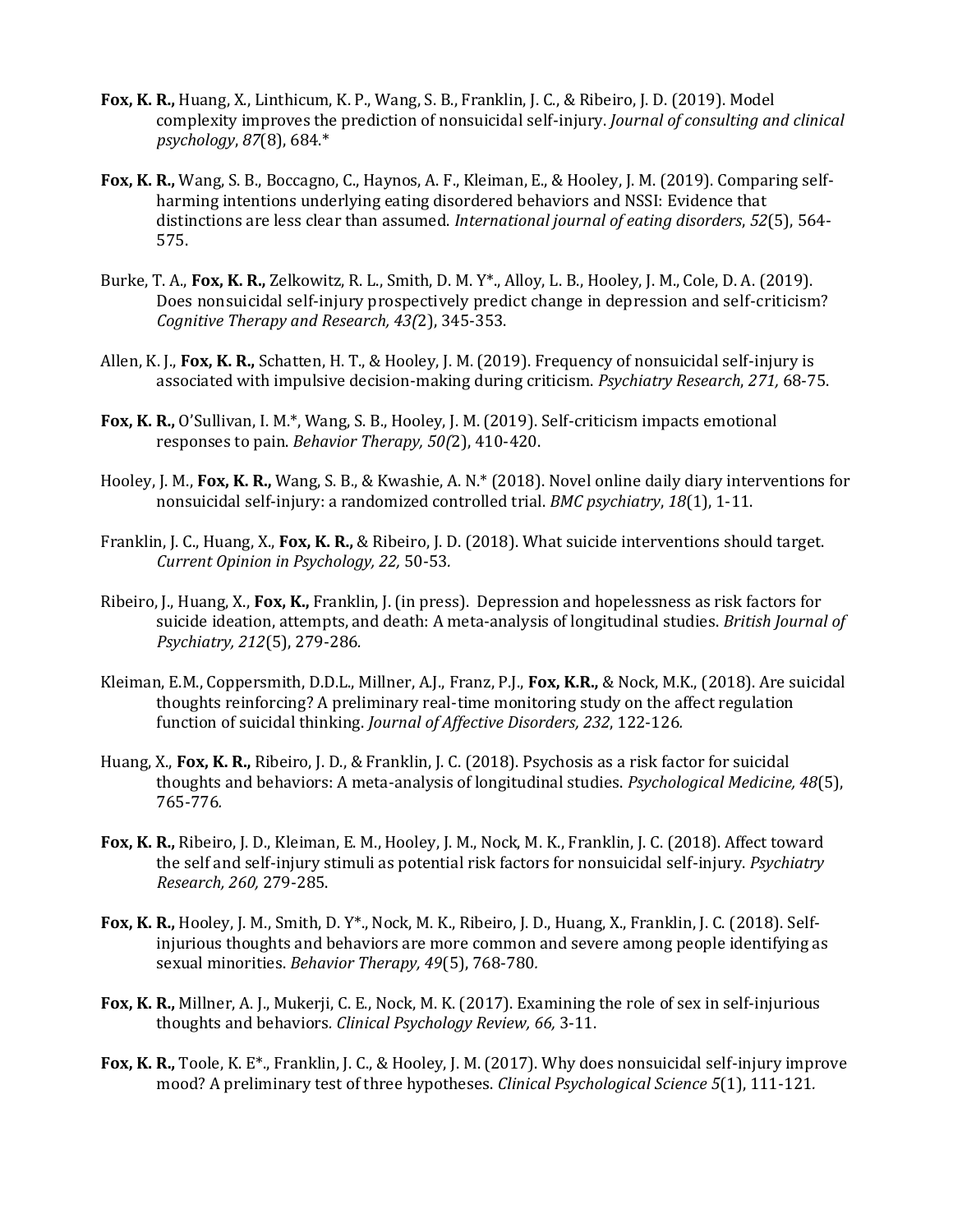- Franklin, J. C., **Fox, K. R.**, Ribeiro, J. D., & Nock, M. K. (2017). Understanding the context of novel interventions for self-injurious thoughts and behaviors: A reply to Nielsen et al*. Journal of Consulting and Clinical Psychology, 85*(8), 831-834.
- Franklin, J. C., **Fox, K. R.**, & Ribeiro, J. D. (2017). How to implement therapeutic evaluative conditioning in a clinical setting. *Journal of Clinical Psychology, 73*(5)*,* 559-569.
- **Fox, K. R.,** Millner, A. J., & Franklin, J. C. (2016). Classifying nonsuicidal overdoses: Nonsuicidal selfinjury, suicide attempts, or neither? *Psychiatry Research*, *244*, 235-242.
- Chang, B. P**.,** Franklin, J. C., Ribeiro, J. D., **Fox, K. R.,** Bentley, K. H., Kleiman, E. M., & Nock, M. K. (2016). Biological risk factors for suicidal behaviors: A meta-analysis. *Nature: Translational Psychiatry, 6*(9), e887.
- Franklin, J. C., Ribeiro, J. D., **Fox, K. R**., Bentley, K. H., Kleiman, E. M., Jaroszewski, A. C., Bernard, P. C., & Nock, M. K. (2017). Risk factors for suicidal thoughts and behaviors: A meta-analysis of 50 years of research. *Psychological Bulletin*, *143*(2), 187-232.
- Ribeiro, J. D., Franklin, J. C., **Fox, K. R.,** Bentley, K. H., Kleiman, E. M., Chang, B. P., & Nock, M. K. (2016). Letter to the Editor: Suicide as a complex classification problem: machine learning and related techniques can advance suicide prediction-a reply to Roaldset (2016). *Psychological Medicine*, 46(9), 2009-2010.
- Franklin, J. C., **Fox, K. R**., Franklin, C.R., Kleiman, E. M., Ribeiro, J. D., Jaroszewski, A. C., Hooley, J. M., Nock, M. K. (2016). A brief mobile app reduces nonsuicidal and suicidal self-injury: Evidence from three randomized control trials. *Journal of Consulting and Clinical Psychology, 84*(6), 544- 557.
- Ribeiro, J. D., Franklin, J. C., **Fox, K. R**., Kleiman, E. M., Bentley, K. H. Nock, M. K. (2016). Self-Injurious Thoughts and Behaviors as Risk Factors for Future Suicide Ideation, Attempts, and Death: A Meta-Analysis of Longitudinal Studies. *Psychological Medicine*, *46*(2), 225-236.
- Bentley, K. H., Franklin, J. C., Ribeiro, J. D., **Fox, K. R**., Nock, M. K. (2016). Anxiety and its disorders as risk factors for suicidal thoughts and behaviors: A meta-analytic review. *Clinical Psychology Review*, *43*, 30-46.
- **Fox, K. R.,** Franklin, J. C., Ribeiro, J. D., Kleiman, E. M., Bentley, K. H., & Nock, M. K. (2015). Meta-analysis of risk factors for nonsuicidal self-injury. *Clinical Psychology Review*, *42*, 156-167.
- Morris, M. C., Kouros, C.D., **Fox, K. R.,** Rao, U., & Garber, J. (2014). Interactive models of depression vulnerability: The role of childhood trauma, dysfunctional attitudes, and coping. *British Journal of Clinical Psychology, 53*(2)*,* 245-263.
- Guan, K., **Fox, K. R.,** & Prinstein, M. J. (2012). Nonsuicidal self-injury as a time-invariant predictor of adolescent suicide ideation and attempts in a diverse community sample. *Journal of Consulting and Clinical Psychology, 80*(5), 842-849.
- Prinstein, M. J., **Fox, K. R.,** Guan, K., Arthur, M. S., & Gur, S. (2012). Psychologists' and trainees' perceptions of the future of clinical psychology. *The Behavior Therapist, 35*(6)*,* 101-106.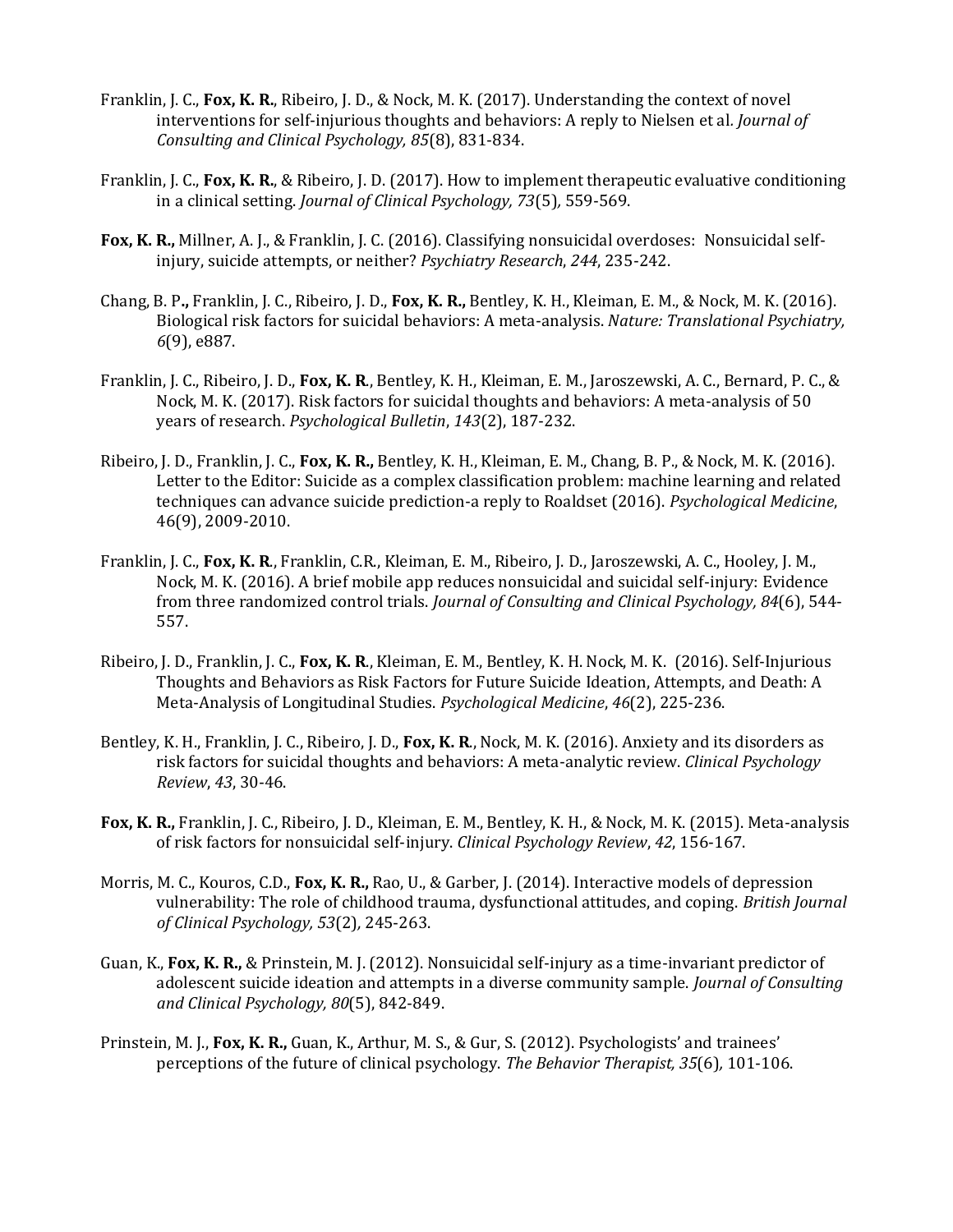## **Selected Conference Presentations**

- Rubin, A. G\*., **Fox, K. R.,** Schleider, J. L. (2021). Involving LGBTQ+ and QTPOC Adolescents to Adapt Online Interventions. In Kruzan, K. P. (Chair), Designing digital mental health interventions for suicide and self-injurious thoughts and behavior: Incorporating lived experience and multiple stakeholder perspectives. Panel presented at the 55th Annual Convention for the Association for Behavioral and Cognitive Therapies, Virtual.
- **Fox, K.R.**, Huang, X., Guzmán, E.M., Funsch, K., Cha, C.B., Ribeiro, J.D., Franklin, J. C. (2019, November). In J. C. Franklin (chair), Interventions for Suicidality: How Good Are They, and How Can We Improve Them?. Panel presented at the 53rd Annual Convention for the Association for Behavioral and Cognitive Therapies, Atlanta, GA.
- **Fox, K. R.,** Thoma, B. C., Salk, R. H., Choukas-Bradley, S. G., Marshal, M. P. (2019, November). Examining the Interaction of Race and Sexual and Gender Minority Identities on Depression and Self-Injurious Thoughts and Behaviors. In Huang, X. (chair), Increasing Diversity in Clinical Research: Reaching New Populations and Developing Diverse Workforces. Panel presented at the 53rd Annual Convention for the Association for Behavioral and Cognitive Therapies, Atlanta, GA.
- **Fox, K.R.**, Wang, S.B., Nock, M. K. (2019, November). Exploring Intentions to Cause Pain and Self-Punish Across Eating Disordered Behaviors and Nonsuicidal Self-Injury to Better Understand their Comorbidity. In Fox, K.R., Wang, S.B. (chairs), Eating Disorders, Self-Injury, and Suicide: Common Pathways, Mechanisms, and Functions. Panel presented at the 53rd Annual Convention for the Association for Behavioral and Cognitive Therapies, Atlanta, GA.
- **Fox, K.R.,** Huang, X., Linthicum, K. P., Wang, S. B., Franklin, J. C., & Ribeiro, J. D. (2019, August). *Short-term prediction of suicidal behavior*. In E. G. Spitzer (chair), Enhancing our Understanding and Prediction of Self-Injurious Thoughts and Behaviors through Advanced Statistical Methods*.* Panel presented at the 52nd Annual Meeting of the American Association of Suicidology, Denver, CO.
- **Fox, K. R**., Zelkowitz, R. L., Huang, X. I. (2017). *Self-Criticism impacts emotional responses to pain.* In X.I. Huang (chair), Experimental Designs: Integrating Science to Prevent Suicide and Self-Injury? Symposium presented at the 51st Annual Meeting of the American Association of Suicidology, Washington, D.C.
- **Fox, K. R**., Linthicum, R., Roots-Murdy, K., Huang, X. I. (2017). *Meta-Analysis of Treatments for Self-Injurious Thoughts and Behaviors.* In X.I. Huang (chair), Advancing Suicide Prevention with Novel Research and Statistical Methods. Symposium presented at the 51st Annual Meeting of the American Association of Suicidology, Washington, D.C.
- **Fox, K. R**., Zelkowitz, R. L., Huang, X. I. (2017). Updating the Self-Injurious Thoughts and Behaviors Interview*.* In J. Harris (chair), Assessment of Suicidal Thoughts and Behaviors Across Research and Clinical Settings. Symposium presented at the 51st Annual Meeting of the American Association of Suicidology, Washington, D.C.

## **Invited Chapters**

Hooley, J.M., **Fox, K.R.** Pain and self-criticism: A benefits and barriers approach to NSSI. In: Washburn, J.J. Nonsuicidal self-injury. 1st ed. New York: Routledge; 2019.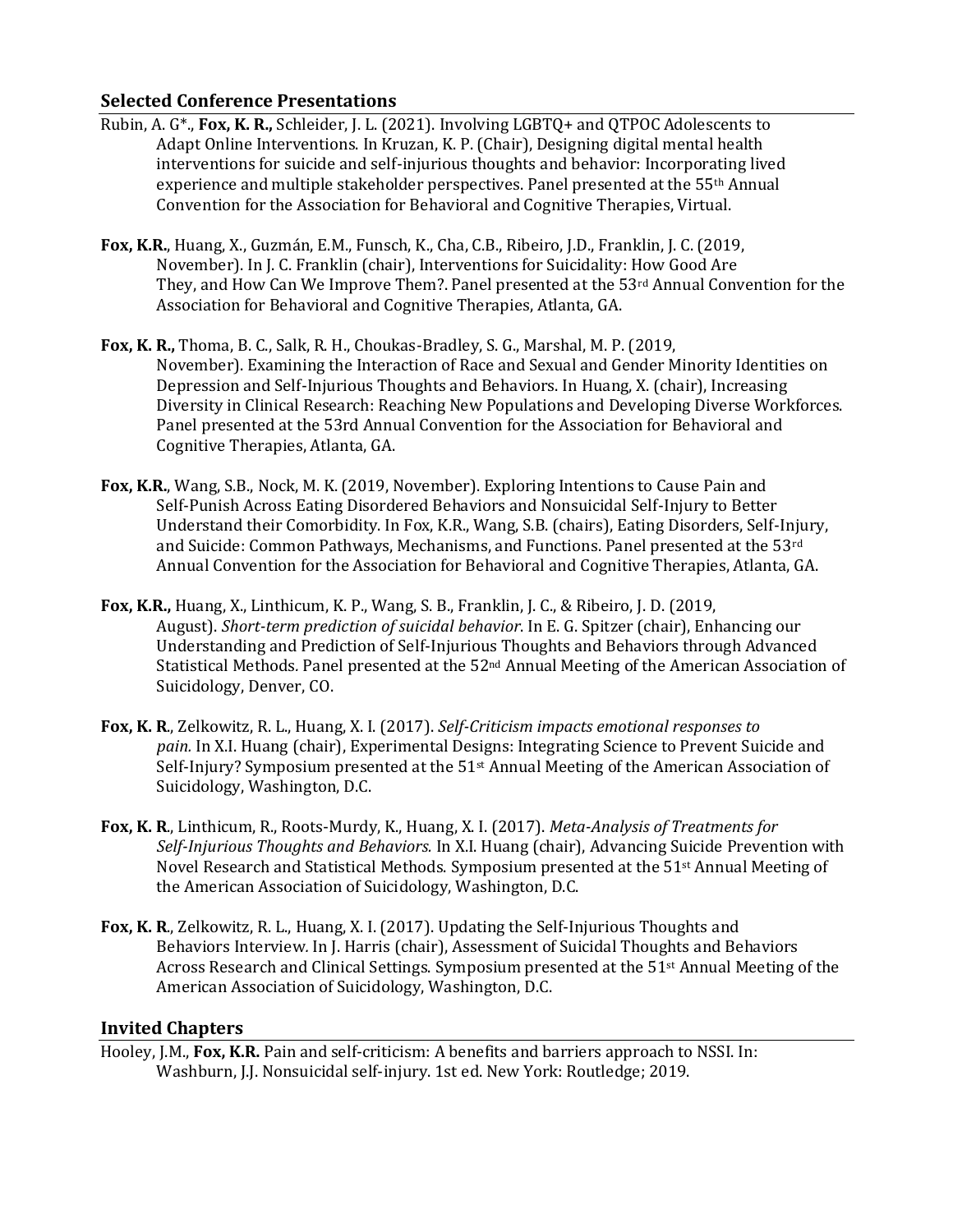# **Teaching and Mentoring Experience**

| 2020, 2021 | <b>Introduction to Clinical Psychology, University of Denver</b>           |
|------------|----------------------------------------------------------------------------|
|            | Overall Student Rating: 5.5/6, 5.4/6                                       |
| 2021       | Multicultural Issues and Mental Health, University of Denver               |
|            | Overall Student Rating: 5.5/6                                              |
| 2020       | <b>Depression, University of Denver</b>                                    |
|            | Overall Student Rating: 5.5/6                                              |
| 2019-      | <b>Clinical Supervision, University of Denver</b>                          |
| 2018       | Teaching Fellow, Abnormal Psychology, Harvard University                   |
|            | Overall Student Rating: 4.8/5                                              |
| 2017       | Teaching Fellow, Psychology of Eating, Harvard University                  |
|            | Overall Student Rating: 4.6/5                                              |
| 2016       | <b>Teaching Fellow, Social Psychology, Harvard University</b>              |
|            | Overall Student Rating: 4.7/5 fall; 4.5/5 spring                           |
| 2015       | Teaching Fellow, Abnormal Psychology, Harvard University                   |
|            | Overall Student Rating: 4.5/5                                              |
| 2017       | Mini-Course, Understanding self-harm: What it is, why do people do it, and |
|            | preliminary research on how to prevent it                                  |
|            |                                                                            |

#### **Undergraduate Psychology Honors Thesis Advisor**

| 2021-2022 | Meredith Lemons Thesis |  |
|-----------|------------------------|--|
|           |                        |  |

| 2020-2021                                        | Saskia Jorgensen Thesis: Impact of Race on Perception of Suicide Risk and                            |  |
|--------------------------------------------------|------------------------------------------------------------------------------------------------------|--|
|                                                  | Dangerousness                                                                                        |  |
| $\begin{array}{c} \n\text{and} \\ \n\end{array}$ | $CL$ , $T$ , $T$ , $T$ , $T$ , $T$ , $T$ , $T$ , $T$ , $T$ , $T$ , $T$ , $T$ , $T$ , $T$ , $T$ , $T$ |  |

2017-2019 Claire Pinson Thesis: *Disordered Eating Behaviors in NCAA Swimmers.* Honors level: High.

| 2017-2018 | Isa O'Sullivan Thesis: Pain, Self-Punishment, and Atonement. |
|-----------|--------------------------------------------------------------|
|           | Honors level: High.                                          |

2016-2017 Diana Smith Thesis: *Minority Stress, Discrimination, and Self-Injury Related Variables in Sexual Minority Adolescents.* Honors level: Magna Plus. Manuscript in preparation for submission at peer-reviewed journal.

## **Outreach Experience, Brown Bags, and Guest Lectures**

| 2021      | <b>Brown Bag Talk, Harvard University</b>                                   |
|-----------|-----------------------------------------------------------------------------|
| 2021      | <b>CDPHE Youth-Specific Initiatives Workgroup of the Suicide Prevention</b> |
|           | Commission                                                                  |
| 2020-2021 | PCORI Convening Lived Experience & Research Communities to Improve Patient- |
|           | <b>Centered Outcomes</b>                                                    |
| 2021      | <b>Gender Workshop, USF Cultural Diversity Class</b>                        |
| 2020      | <b>Clinical Area Meeting Talk, USF Psychology Department</b>                |
| 2020      | <b>COVID-19 and Adolescent Mental Health, Mullen High School</b>            |
| 2020      | <b>Continuing Education Event: What We Know About Why People Harm</b>       |
|           | Themselves.                                                                 |
| 2016,     | Science in the News: Understanding suicide risk: how language,              |
| 2017      | emotion, and pain influence self-harm.                                      |
|           |                                                                             |

# **Ad Hoc Referee Article Review**

| 2022 | Journal of Clinical Child and Adolescent Psychology, Journal of Consulting and Clinical   |
|------|-------------------------------------------------------------------------------------------|
|      | Psychology, JAMA, Journal of Clinical Child and Adolescent Psychology, Clinical           |
|      | Psychological Science, Pediatrics                                                         |
| 2021 | Pediatrics, Nature and Human Behaviour, Psychology of Sexual Orientation, JAMA            |
|      | Psychiatry, Journal of Medical Internet Research, Journal of Abnormal Psychology, Journal |